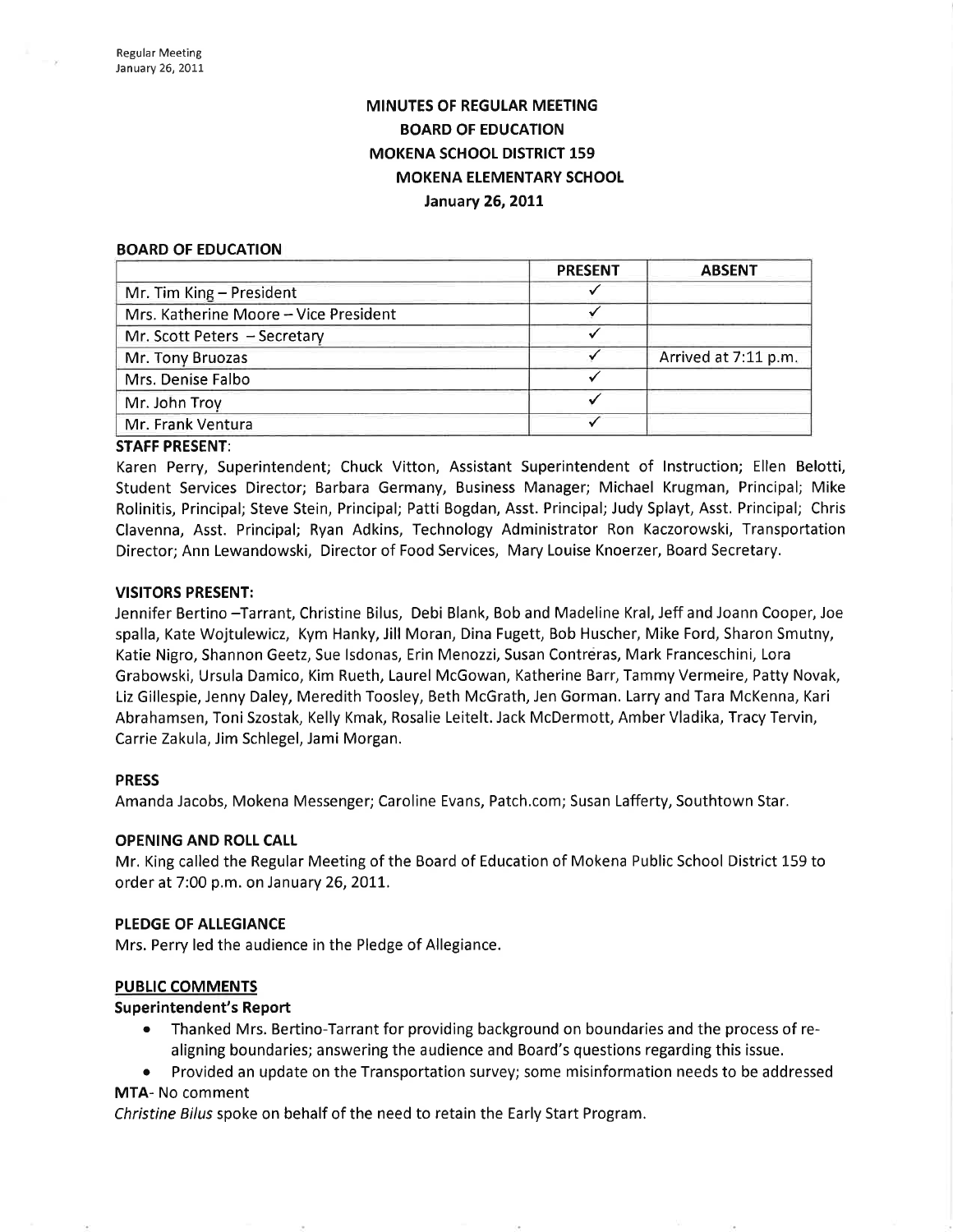Regular Meeting January 26, 2011

# APPROVAL OF PREVIOUS MINUTES

Mrs. Moore moved, seconded by Mrs. Falbo to approve the following meeting minutes: Regular Meeting -January 12, 2011 Special Meeting - January 11, 2011 Closed Session - January 11, 2011 On Roll Call Ayes: Mr. Bruozas, Mrs. Falbo, Mr. King, Mrs. Moore, Mr. Peters, Mr. Troy, Mr. Ventura Nays: None **Abstain:** None MOTION CARRIED 7-O

# INFORMATION REPORTS

# SCHOOL CALENDAR

Mrs. Perry presented the proposed calendar for the 2OI7-20I2 School year.

# **CLARIFICATIONS FROM JANUARY WORK SESSION**

Ms. Germany provided answers for questions arising from January 20, 2011 Work Session.

# EXTRACURRICULAR RECOMMENDATIONS

Mrs. Perry presented recommendations from the Administrative team for activities to remain that had educational impact on our students.

#### BOARD POLICY 2:160

Mrs. Falbo suggested a review of this Board Policy to the Board Policy Committee.

### THREE YEAR BUDGET PLAN (STRAT PLAN)

Ms. Germany provided a power point presentation outlining a three year deficit reduction budget plan with various scenarios requested by the Board. Discussion was held among the Board; questions were answered by Administration.

### REDUCTION IN FORCE

Mrs. Perry provided staffing needs based on the decline in enrollment and our financial situation.

# **TRANSPORTATION**

Mrs. Perry presented the transportation survey results that were submitted on-line or paper copies turned in at the school offices this past week. A total of 1,154 responses were received.

# cLosED sEsstoN

At 8:20 p.m. Mrs. Moore made a motion to adjourn to Closed Session for purposes of personnel, negotiations and leasing; to return. Motion was seconded by Mr. Troy, Closed Session was opened by unanimous vote.

# OPEN SESSION

At 9:10 p.m., Mr. Peters motioned to call Open Session to order, seconded by Mr. Troy. Meeting opened by unanimous vote.

#### **ACTION REQUESTS**

#### SELECTION TO HEALTH COMMITTEE

Mrs. Perry recommended Mr, Ventura to fill the position as Board representative on the Health Committee. Mr. Troy was chosen to be the alternate on the committee.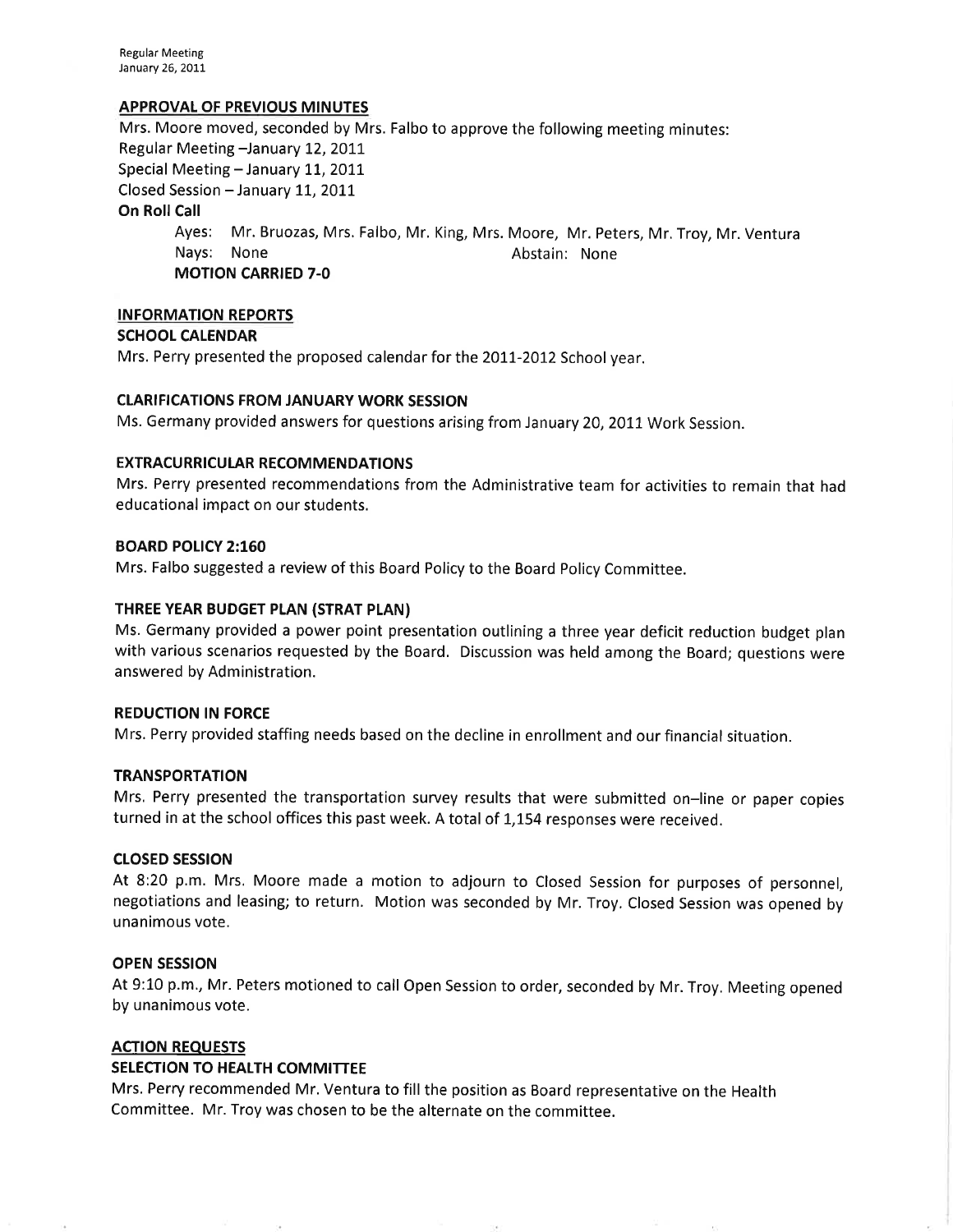# SPECIALIZED INSTRUCTION TO RETURN TO DISTRICT 159

Mrs. Moore moved, seconded by Mr. Troy to approve that Mokena School District (MPS)159 will replace three Lincoln Way Area Special Education (LWASE) 843 teachers in the Specialized lnstruction Classrooms with three teachers who will be employed by MPS 159. LWASE 843 will provide paraprofessional aides, related seruice staff and consultative services to the MPS 159 Specialized <sup>I</sup>nstruction Classrooms.

On Roll Call

Ayes: Mr. Bruozas, Mrs. Falbo, Mr. King, Mrs. Moore, Mr. Peters, Mr. Troy, Mr. Ventura Nays: None **Abstain:** None

MOTION CARRIED 7.0

# **TRANSPORTATION**

Mr. Troy moved to table the motion to charge for transportation until the Special meeting scheduled for January 31, 2011. The motion was seconded by Mrs. Falbo

On Roll Call

Ayes: Mr. Bruozas, Mrs. Falbo, Mr. Troy

Nays: Mr. King, Mrs. Moore, Mr. Peters, Mr. Ventura Abstain: None

MOTION FAILED 3-4

Mr. Ventura moved to charge \$200 per eligible student (residing over 1.5 miles from school or in a hazard zone) for the 2011-12 school year. The motion was seconded by Mrs. Moore.

On Roll Call

Ayes: Mr. King, Mrs. Moore, Mr, Peters, Mr. Troy, Mr. Ventura Nays: Mr. Bruozas, Mrs. Falbo Abstain: None MOTION CARRIED 5-2

# CLOSING OF MOKENA INTERMEDIATE SCHOOL

Mr. King made the motion to close Mokena lntermediate School (MlS) and transfer all students to Mokena Elementary School beginning with the 2011 -2012 school year, seconded by Mr. Ventura.

Discussion was held regarding this motion, No Roll Call was taken.

Mr. Troy motioned to table the closing of Mokena lntermediate School (MlS) and transfer all students to Mokena Elementary School beginning with the 2011-2012 school year until the Special Meeting on January 31, 2011.

On Roll Call

Ayes: Mr. Bruozas, Mrs. Falbo, Mr. King, Mrs. Moore, Mr. Peters, Mr, Troy Nays: Mr. Ventura **Abstain: None** Abstain: None

MOTION CARRIED 6-1

QUESTIONS PERTAINING TO ACTION REPORTS No comments

cLosED sEsstoN Not needed

# ITEMS FOR FEBRUARY 9, 2011

• Staffing reductions